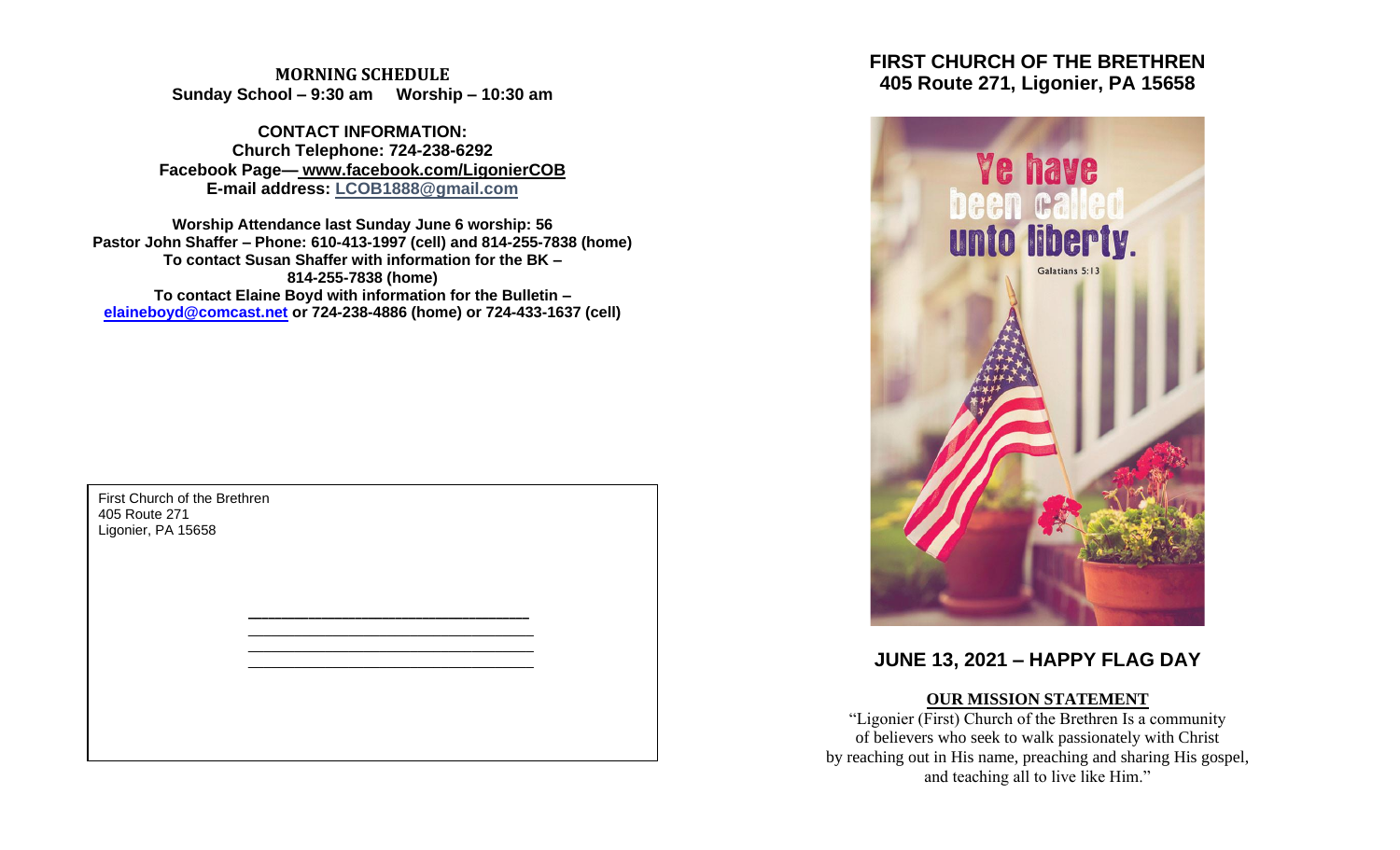## WELCOME AND ANNOUNCEMENTS

#### PRELUDE

#### CALL TO WORSHIP

| Leader:        | This is a day that the Lord hath made;                   |        |
|----------------|----------------------------------------------------------|--------|
| <b>People:</b> | Let us rejoice and be glad in it!                        |        |
| Leader:        | This is a day of new beginnings!                         |        |
| <b>People:</b> | This is a time for growing into new disciples for Jesus. |        |
| Leader:        | Come, let us prepare ourselves for worship               |        |
| <b>People:</b> | Let us be prepared for service to God. Amen.             |        |
| *HYMN          | "Morning Has Broken"                                     | No. 60 |

#### \*INVOCATION PRAYER: *Unison Prayer*

**Lord, we come this day, having seen the miracles of everyday creation in our world. We have enjoyed both the bright sunshine and the gentle rains. We have marveled over the beauty of flowers and the complexity of your creation. Make our hearts ready to receive your word for us, that we may go forth from this place ready to joyfully serve you all of our days. Amen.**

# OFFERTORY PRAYER: **Mark 4:26-34** *(Please remember to sign the attendance sheets)*

Heavenly Father, you have offered us such abundance. We are so very blessed. Yet, we often think that we have so little. Some of us may even feel as though our gift is too small. Thank you for reminding us that even our mustard seed-sized gift may grow beyond our individual possibility. So, today we place before you all amounts of gifts – some quarters from children, some \$1 bills from adults, some larger bills and checks – knowing that you transform our scarcity into your abundance. Thanks be to God. Amen.

#### OFFERING

\*DOXOLOGY

NO CHILDREN'S MESSAGE

## JOYS AND CONCERNS

PRAYER HYMN **"We Are Gathered for Thy Blessing"** No. 258

MORNING PRAYER

**SCRIPTURE Matthew 22:1-14** MESSAGE **"An Open Invitation"** \*CLOSING HYMN **"Living for Jesus"** No. 372 \*BENEDICTION *\*Please stand if you are able.*

> Pastor: Rev. Ron Beachley Lay Leader: Debra McInchok Chorister: Ed Wedge Pianist: Pam Zimmerman

Greeters for June: Jack Boyd Counting Steward for June: Dick Jones

#### **NEW CHURCH WEB PAGE**

We have opened the new web page please put this in the bulletin: The address is: LigonierFirstCob.org

#### **CORRECTED PHONE NUMBERS**

Jerry Hooper – 724-238-6022 Jamie McMaster – 724-433-4180

#### **LAST WEEK'S JOYS**

- Freda Layton continues making a miraculous recovery
- Coleen noted her grandson Ethen had graduated from high school
- Good to see Fred Hayes and Mim Zimmerman in church
- Debbie McInchok happy to have two friends Lynne and Tommie in church with her
- Darlene Rummel noted the offering for the Honduras Orphanage was nearly \$500

# **INFORMATION CONCERNING JUME'S OUTREACH – SPORTSMEN FELLOWSHIP MINISTRIES INC. (Frank Young)**

The Sportsmen Fellowship Ministries Inc. is a religious organization focused on creating fellowship for individuals and families through outdoor activities. With a shared passion for the outdoors, the members come together to enjoy God's word through Bible studies, devotionals and the testimony of others. The ministry is located in Jerome, PA. The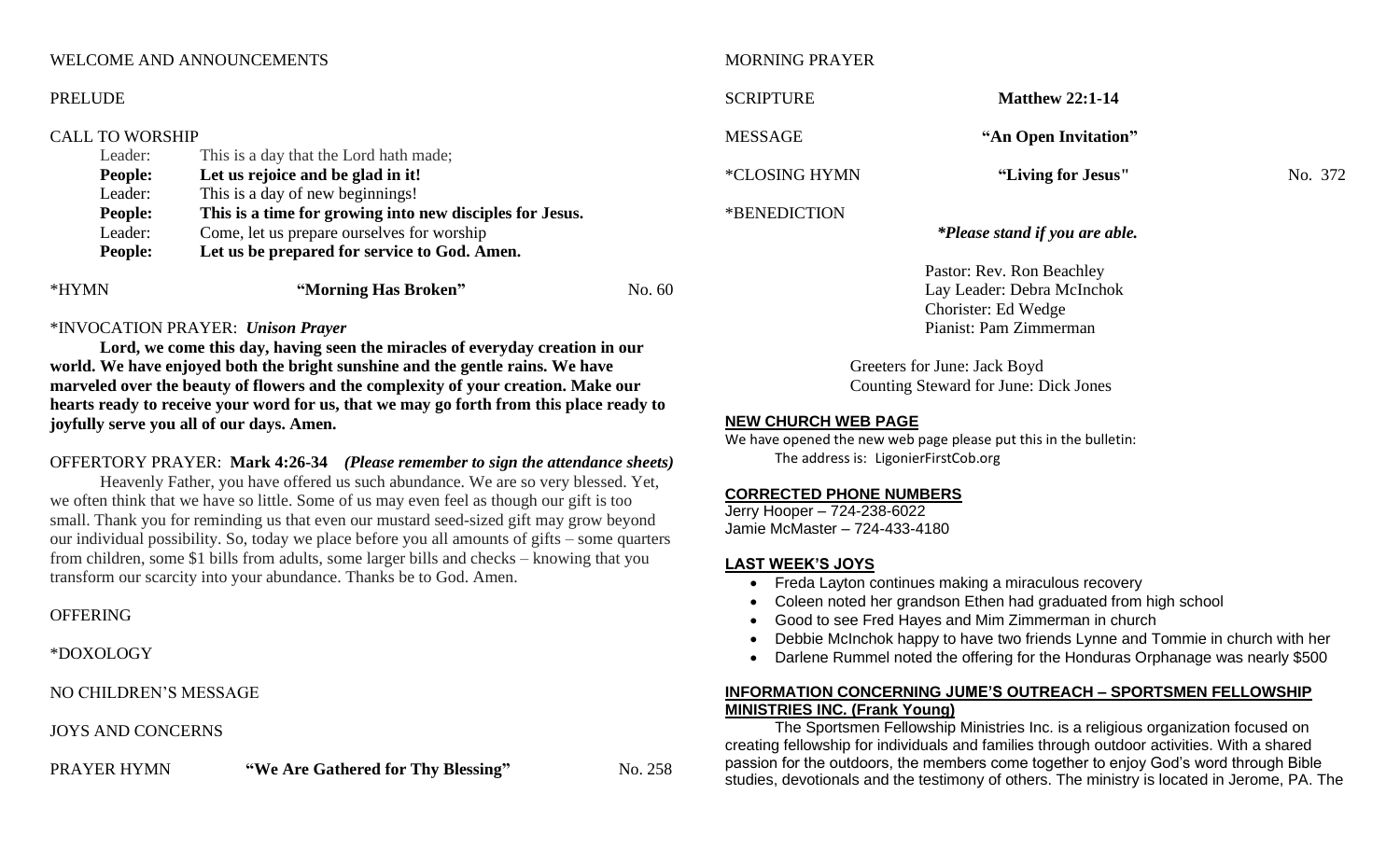fellowship serves as a community offering spiritual counseling for those struggling with various obstacles.

# **ACTIVITIES THIS WEEK**

Scheduled outreach for May is the Association of Churches -- Please also remember your gently used shoes, wrapped with a rubber band as this project supports the Honduras orphanage we associate with and bring – And don't forget items for the local Food Pantry

**Wednesday, 6:30 pm – Bible Study with Pastor John – on the book of Revelation**

**Thursday, 9:00 am -- The Happy Stitchers**

**Thursday, 9:00 am to Noon – Pastor John's Office Hours**

**Next Sunday, June 20 (Father's Day) – Kids will prepare and serve a light picnic luncheon following worship**

# **UPCOMING EVENTS**

**Sunday, July 18 – Morning Worship will be held at John and Susan Shaffer's Home Pavilion – Roxbury Church of the Brethren will also be invited to participate – Nurture Commission will coordinate a church picnic luncheon following worship – There will be no Sunday School or Church at our church – If a ride is needed, please contact the pastor or any church board member and arrangements will be made**

**Sunday, July 25 – Rain Date for the Morning Worship at John and Susan Shaffer's Home Pavilion – conflict with this date and Women's Fellowship – watch for an alternate rain date**

# **RITA'S CLOSET**

Rita's Closet opens Mondays at the First Church of the Brethren, 10:00 am to 6:00 pm. If you are unable to make it on a Monday, please call Darlene Rummel at 814-243-7156 to schedule a time more convenient. All donated clothes were freely given and are free to you. Please come and check us out.



## **\*\*\*CHURCH FAMILY\*\*\***

**We all know that when someone has cancer it not only affects that person, it puts stress on the whole family. Well three families are going through the stress of chemotherapy treatments and we can help with some of that stress. I would like to start a Meal Train in our Church for them. How can I help you ask – Below is a list of the things that you can do.**

- **1. Pick up a Gift Card for a local Restaurant, Giant Eagle, Sheetz, etc. so they will be able to pick up a meal on the way home from treatments, get gas, get snacks for treatments, etc.**
- **2. If you like to cook, a homemade meal would be great: soups and comfort food. Please contact me and we will set up a date and time for the meal. If you cannot deliver the meal, I will pick up the meal and drop it off.**

**I have been in contact with each family and have gotten a treatment schedule. If you would like to help, please contact me. Please call me with any questions at 724- 331-2228. I look forward to hearing from you.** 

**s/Stacey Knupp**